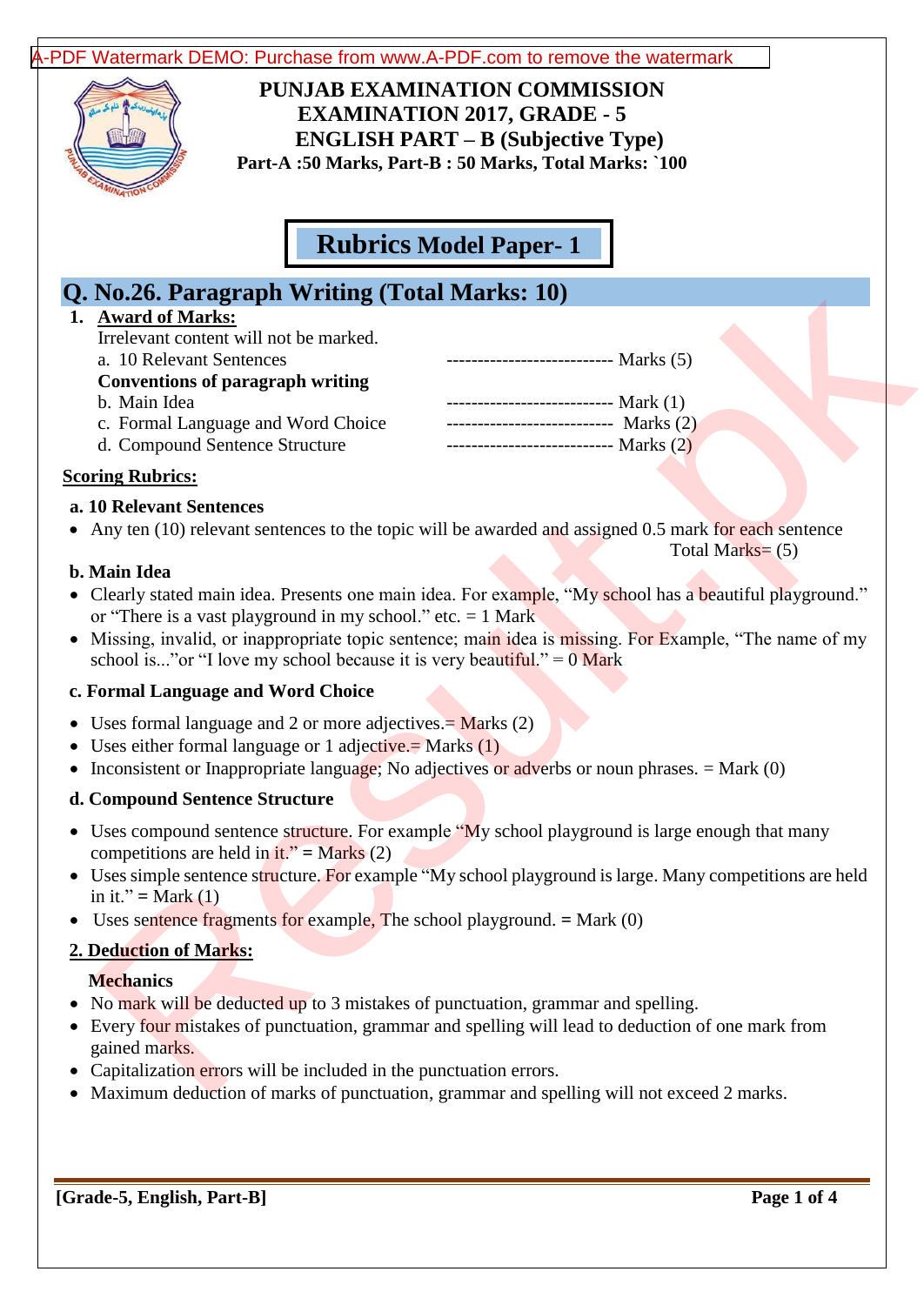# **Q.No.27. Letter Writing (Total Marks: 10)**

## **Scoring Rubrics:**

# **1. Award of Marks:**

- a. Address --------------------------- Mark (1)
- b. Date --------------------------- Mark (1)
- c. Salutation --------------------------- Mark (1) d. Body --------------------------- Marks (6)
- e. Closing --------------------------- Mark (1)
- a. **Sample Address Format:**

Examination Hall**,**

City ABC/ abc**.**

(Address may be written on either corner of the page)

# b. **Sample Date Formats:**

August 14**,** 2016

14th August 2016

# c. **Salutation:**

My Dear; Dear Friend; Dear Ali / Alia, etc.

# **d. Body of the Letter**

# **Version 1, Body of the letter:**

- $\geq 2$  or more sentences showing reason for the need of the book =2 Marks 1 sentence showing reason for the need of the book = Mark  $(1)$
- $\geq 2$  or more sentences showing an attempt to persuade e.g. writing sentences in order to convince the friend to give you the book  $=2$  Marks 1. Sentence for the sentence fraction of the page of the sentence fragments (-1)<br>
2. Sentence fragments (-4) ABC (-2) ABC (-4) ABC (-4) Result. The sense of the page of the sense from the sense of the sense of the sense o

1 sentence showing an attempt to persuasion e.g. writing sentences in order to convince the friend to give you the book  $=$  Mark  $(1)$ 

 $\triangleright$  Appropriate Register (informal language i.e. you know, let me tell you etc.) = 2 Marks

# d. **Closing:**

It should be informal and friendly e.g. "Yours"; "See you"; "Take care" etc. = Mark  $(1)$ (May be written on either corner of the page)

# **2. Deduction of Marks:**

- $\triangleright$  More than 3 sentence fragments (-2) i.e. my school nice etc.
- 

**[Grade-5, English, Part-B] Page 2 of 4**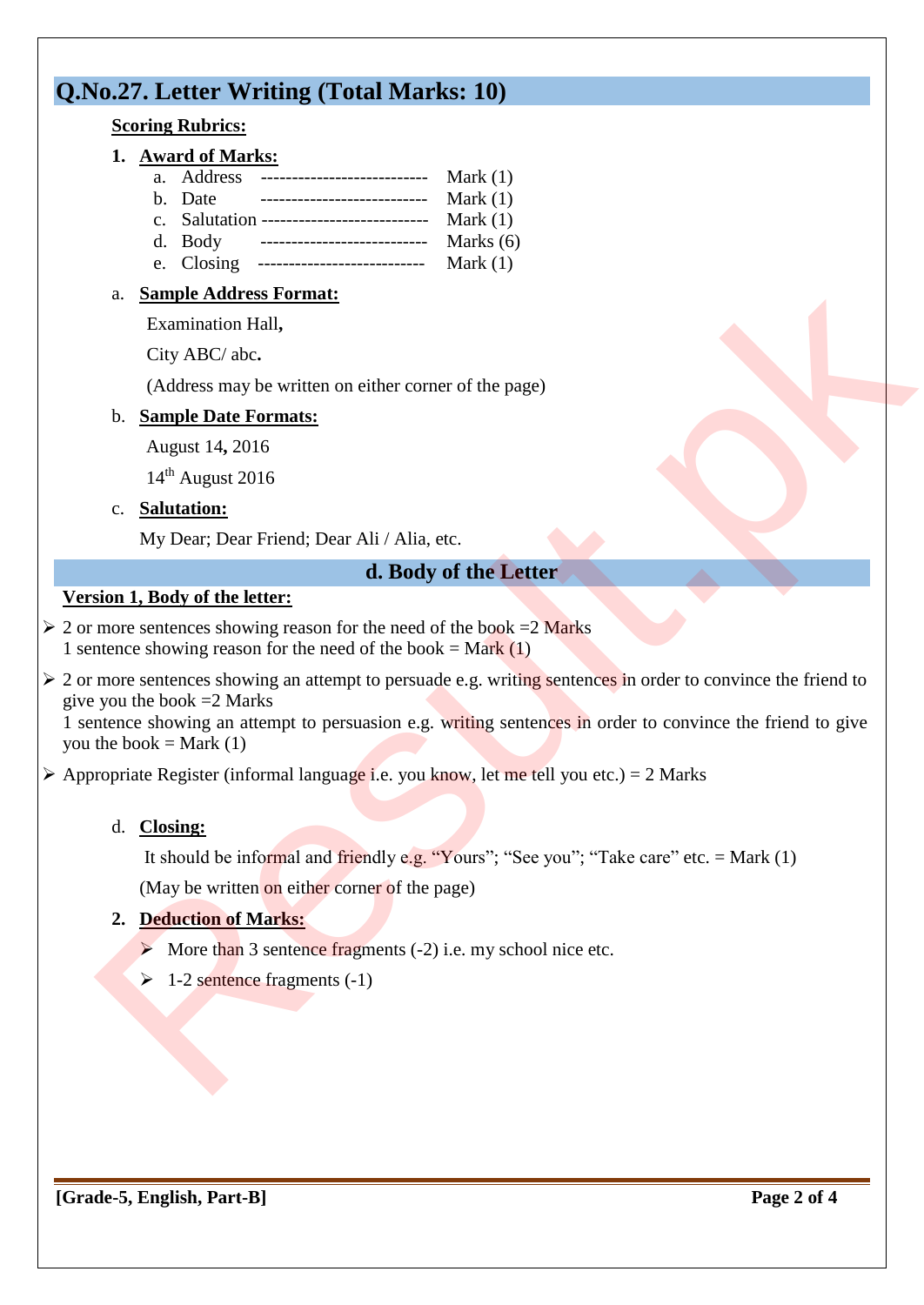# **Q.No.28. Story Writing (Total Marks: 10)**

# **Scoring Rubrics:**

| <b>Conventions</b>        | $Marks = 2$                                                                                                                                                            |            |                                                                             | $Mark = 0$                                                                        |  |
|---------------------------|------------------------------------------------------------------------------------------------------------------------------------------------------------------------|------------|-----------------------------------------------------------------------------|-----------------------------------------------------------------------------------|--|
| <b>Characterization</b>   | The main characters are named /                                                                                                                                        |            |                                                                             | It is hard to tell who the main characters are                                    |  |
|                           | clearly described using variety of                                                                                                                                     |            | and there is little or no use of direct or                                  |                                                                                   |  |
|                           | direct and indirect techniques. In direct                                                                                                                              |            | indirect characterization techniques.                                       |                                                                                   |  |
|                           | techniques<br>adjectives                                                                                                                                               | will<br>be |                                                                             |                                                                                   |  |
|                           | describing words i.e. a sleepy lion,                                                                                                                                   |            |                                                                             |                                                                                   |  |
|                           | sound asleep, a naughty mouse, started                                                                                                                                 |            |                                                                             |                                                                                   |  |
|                           | jumping over the sleeping lion, etc. In<br>indirect techniques the characters will<br>be introduced indirectly i.e. a sleeping<br>lion and mouse etc. The marker could |            |                                                                             |                                                                                   |  |
|                           |                                                                                                                                                                        |            |                                                                             |                                                                                   |  |
|                           |                                                                                                                                                                        |            |                                                                             |                                                                                   |  |
|                           |                                                                                                                                                                        |            |                                                                             |                                                                                   |  |
|                           | explicitly understand the characters                                                                                                                                   |            |                                                                             |                                                                                   |  |
|                           | accurately.                                                                                                                                                            |            |                                                                             |                                                                                   |  |
| <b>Setting</b>            | Same vivid, descriptive words are used                                                                                                                                 |            | The marker has trouble figuring out when<br>and where the story took place. |                                                                                   |  |
|                           | to tell when and where the story took<br>summer/winter                                                                                                                 |            |                                                                             |                                                                                   |  |
|                           | place.<br>i.e.<br>one<br>morning, a river in the midst of a deep                                                                                                       |            |                                                                             |                                                                                   |  |
|                           | and lonely forest, etc.                                                                                                                                                |            |                                                                             |                                                                                   |  |
| <b>Plot</b>               |                                                                                                                                                                        |            |                                                                             | Ideas and scenes seem to be randomly                                              |  |
|                           | The story is very well organized. One<br>idea or scene follows another in a                                                                                            |            | arranged.                                                                   |                                                                                   |  |
|                           | logical sequence with clear transitions                                                                                                                                |            |                                                                             |                                                                                   |  |
|                           | and twist.                                                                                                                                                             |            |                                                                             |                                                                                   |  |
| <b>Title of the Story</b> | Relevant                                                                                                                                                               |            | <b>Partial Irrelevancy</b>                                                  | Irrelevant                                                                        |  |
|                           |                                                                                                                                                                        |            |                                                                             |                                                                                   |  |
|                           | 2 Marks                                                                                                                                                                |            | 1 Mark                                                                      | 0 Mark                                                                            |  |
|                           | Completely relevant to Partially relevant to the story                                                                                                                 |            |                                                                             |                                                                                   |  |
|                           | story<br>the                                                                                                                                                           |            | and self- and partially self-explicit in                                    | Completely irrelevant to                                                          |  |
|                           | explicit in serving a context of the story.                                                                                                                            |            |                                                                             | the story.                                                                        |  |
|                           | context of the story.                                                                                                                                                  |            |                                                                             |                                                                                   |  |
| <b>Originality</b>        | The story contains many creative                                                                                                                                       |            |                                                                             | There is little evidence of creativity in the                                     |  |
|                           | details and woodcutter's emotional                                                                                                                                     |            |                                                                             | story. The student does not seem to have                                          |  |
|                           | reaction that is consequence of his used much imagination.                                                                                                             |            |                                                                             |                                                                                   |  |
|                           | action.                                                                                                                                                                |            |                                                                             |                                                                                   |  |
| <b>Deduction of Marks</b> |                                                                                                                                                                        |            |                                                                             |                                                                                   |  |
|                           |                                                                                                                                                                        |            |                                                                             |                                                                                   |  |
|                           |                                                                                                                                                                        |            |                                                                             |                                                                                   |  |
| <b>Mechanics</b>          |                                                                                                                                                                        |            |                                                                             | Three mistakes of punctuation, grammar and spelling will lead to deduction of one |  |
|                           |                                                                                                                                                                        |            | mark from gained marks.                                                     |                                                                                   |  |
|                           | $\triangleright$ Capitalization errors will be included in the punctuation errors.                                                                                     |            |                                                                             |                                                                                   |  |
|                           |                                                                                                                                                                        |            |                                                                             |                                                                                   |  |
|                           |                                                                                                                                                                        |            |                                                                             |                                                                                   |  |
|                           |                                                                                                                                                                        |            |                                                                             |                                                                                   |  |